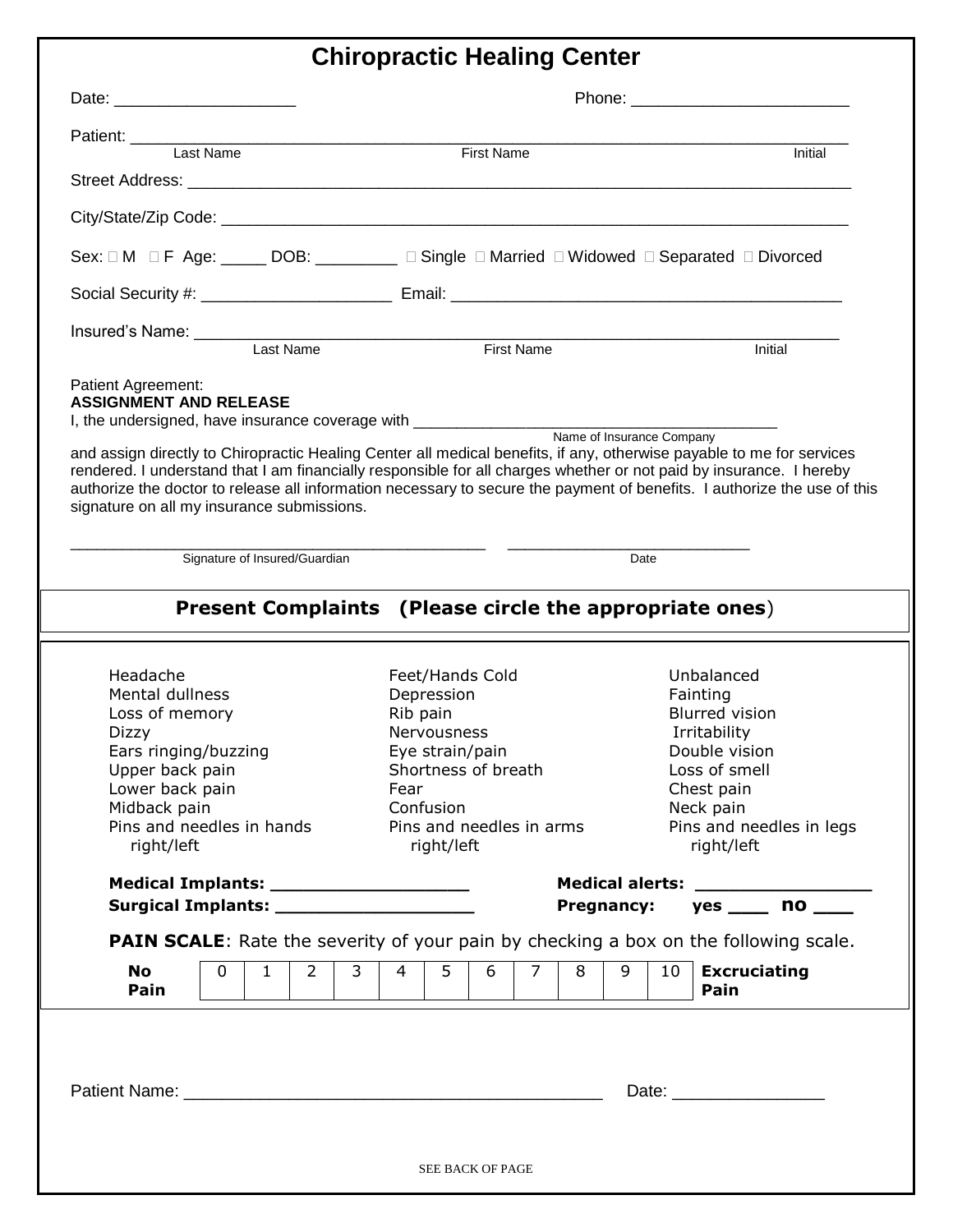| <b>Medications:</b> (please list all medications and supplements that you currently take)                                                                                                        |                                                             |                          |                                                                                                                                             |
|--------------------------------------------------------------------------------------------------------------------------------------------------------------------------------------------------|-------------------------------------------------------------|--------------------------|---------------------------------------------------------------------------------------------------------------------------------------------|
|                                                                                                                                                                                                  |                                                             |                          |                                                                                                                                             |
|                                                                                                                                                                                                  |                                                             |                          |                                                                                                                                             |
|                                                                                                                                                                                                  |                                                             |                          |                                                                                                                                             |
| Allergies: (please list all medications that cause allergic reaction)                                                                                                                            |                                                             |                          |                                                                                                                                             |
| <b>Smoking:</b> ___ Yes ___ No If yes, ______ Packs per Day for _____ years<br><b>Alcohol</b> ___ Yes ___ No If yes, Number of drinks per week _______                                           |                                                             |                          |                                                                                                                                             |
|                                                                                                                                                                                                  |                                                             |                          |                                                                                                                                             |
| Surgical History: Please list ALL previous surgery and the date on which it was performed:                                                                                                       | <u> 1989 - Johann Stoff, amerikansk politiker (d. 1989)</u> |                          | Date ________________________                                                                                                               |
|                                                                                                                                                                                                  |                                                             |                          |                                                                                                                                             |
|                                                                                                                                                                                                  |                                                             |                          |                                                                                                                                             |
| Personal Medical History & Review of Systems:<br>Please indicate with an "X" any medical problems that you currently have or have had in the past.                                               |                                                             |                          |                                                                                                                                             |
| $\Box$ NO MEDICAL PROBLEMS - no prior history of any significant medical problems                                                                                                                |                                                             |                          |                                                                                                                                             |
| Lungs / Pulmonary - breathing disorders<br>$\Box$ asthma $\Box$ pulmonary embolism $\Box$ respiratory arrest<br>$\Box$ COPD<br>□ pneumonia<br>$\Box$ emphysema<br>$\Box$ tuberculosis            |                                                             | $\square$ sleep apnea    | □ other: _________________________                                                                                                          |
| Cardiac / Heart and peripheral vascular disease<br>$\Box$ chest pain / angina<br>$\Box$ heart attack<br>$\Box$ congestive heart failure $\Box$ mitral valve prolapse $\Box$ deep vein thrombosis |                                                             |                          | $\Box$ high blood pressure $\Box$ irregular heartbeat, arrhythmia<br>$\Box$ heart murmur, valve disorder $\Box$ peripheral vascular disease |
|                                                                                                                                                                                                  |                                                             | $\Box$ bleeding problems |                                                                                                                                             |
|                                                                                                                                                                                                  |                                                             |                          |                                                                                                                                             |
| <b>Neurologic Disorders</b><br>$\Box$ stroke or TIA<br>$\Box$ peripheral neuropathy<br>□ other: _________________________                                                                        | □ Parkinson's<br>$\Box$ MS                                  | $\Box$ polio             | $\Box$ cerebral palsy                                                                                                                       |
|                                                                                                                                                                                                  |                                                             |                          |                                                                                                                                             |
| <b>Bone &amp; Joint Disorders</b>                                                                                                                                                                |                                                             |                          |                                                                                                                                             |
| $\Box$ osteoarthritis<br>$\Box$ rheumatoid arthritis                                                                                                                                             | $\Box$ gout<br>$\Box$ lupus                                 |                          | $\Box$ osteomyelitis<br>ankylosing spondylitis                                                                                              |
| □ other: _______________________                                                                                                                                                                 |                                                             |                          |                                                                                                                                             |
|                                                                                                                                                                                                  |                                                             |                          |                                                                                                                                             |
|                                                                                                                                                                                                  | <b>SEE BACK OF PAGE</b>                                     |                          |                                                                                                                                             |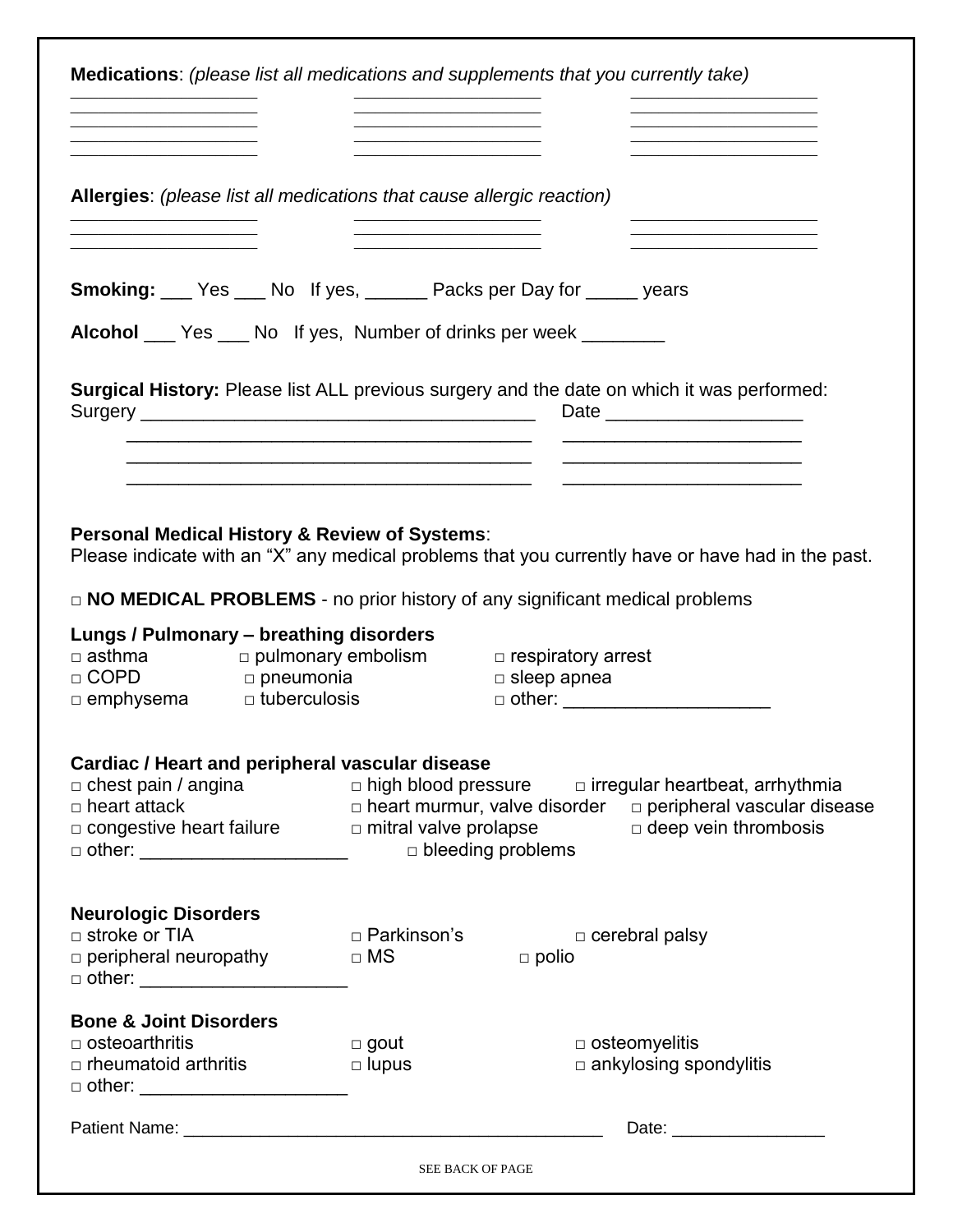| <b>Gastrointestinal Disorders</b><br>$\Box$ peptic ulcer or stomach ulcer<br>□ acid reflux, GERD<br>□ GI bleed<br>$\Box$ GI bleed<br>$\Box$ other: ________________________                                                                                                                                                                                                                                                                                                                                                                                                                                                                                                                                        | $\Box$ diverticulitis $\Box$ hepatitis - Type _______<br>$\Box$ irritable bowel $\Box$ liver disease<br>$\Box$ inflammatory bowel disease                                                                                                                                                                                           |                   |  |
|--------------------------------------------------------------------------------------------------------------------------------------------------------------------------------------------------------------------------------------------------------------------------------------------------------------------------------------------------------------------------------------------------------------------------------------------------------------------------------------------------------------------------------------------------------------------------------------------------------------------------------------------------------------------------------------------------------------------|-------------------------------------------------------------------------------------------------------------------------------------------------------------------------------------------------------------------------------------------------------------------------------------------------------------------------------------|-------------------|--|
| <b>Genitourinary Disorders</b><br>$\Box$ urinary tract infection<br>$\Box$ bladder problems                                                                                                                                                                                                                                                                                                                                                                                                                                                                                                                                                                                                                        | $\Box$ kidney problems $\Box$ dialysis, kidney failure<br>□ kidney stones □ other: _______________________                                                                                                                                                                                                                          |                   |  |
| <b>Metabolic &amp; Other Disorders</b><br>□ Diabetes x _________ years<br>□ thyroid problems<br>□ sickle cell disease<br>□ bigh shalastars!<br>$\Box$ high cholesterol or lipids<br>Cancer: any type -- please specify                                                                                                                                                                                                                                                                                                                                                                                                                                                                                             | $\square$ psoriasis<br>any skin ulcer<br>alcohol or drug dependency<br>dooth abscess, gingivitis                                                                                                                                                                                                                                    | $\square$ anxiety |  |
| Other medical problems NOT included above (explain)                                                                                                                                                                                                                                                                                                                                                                                                                                                                                                                                                                                                                                                                |                                                                                                                                                                                                                                                                                                                                     |                   |  |
| <b>Family History:</b><br>$\square$ asthma $\square$ tuberculosis $\square$ sleep apnea<br>□ COPD or Emphysema □ other lung :_________________________<br>□ MS or Parkinson's □ other neuro :__________<br>□ rheumatoid arthritis   □ Other bone & joint: _________________________________<br>□ acid reflux, GERD    □ inflammatory bowel disease   □ hepatitis - Type _______<br>□ liver disease      □ other GI :__________________________<br>$\Box$ kidney problems $\Box$ dialysis, kidney failure<br>$\Box$ thyroid problems $\Box$ sickle cell disease $\Box$ any skin ulcer<br>$\Box$ Malignant hyperthermia<br>Cancer: any type -- please specify<br>Other medical problems NOT included above (explain) | Please indicate with an "X" any significant family medical history or problems.<br>$\Box$ heart attack, myocardial infarction $\Box$ congestive heart failure<br>$\Box$ irregular heartbeat, arrhythmia $\Box$ bleeding problems $\Box$ Peripheral neuropathy<br>$\Box$ diabetes $\Box$ psoriasis $\Box$ high cholesterol or lipids |                   |  |
|                                                                                                                                                                                                                                                                                                                                                                                                                                                                                                                                                                                                                                                                                                                    |                                                                                                                                                                                                                                                                                                                                     |                   |  |